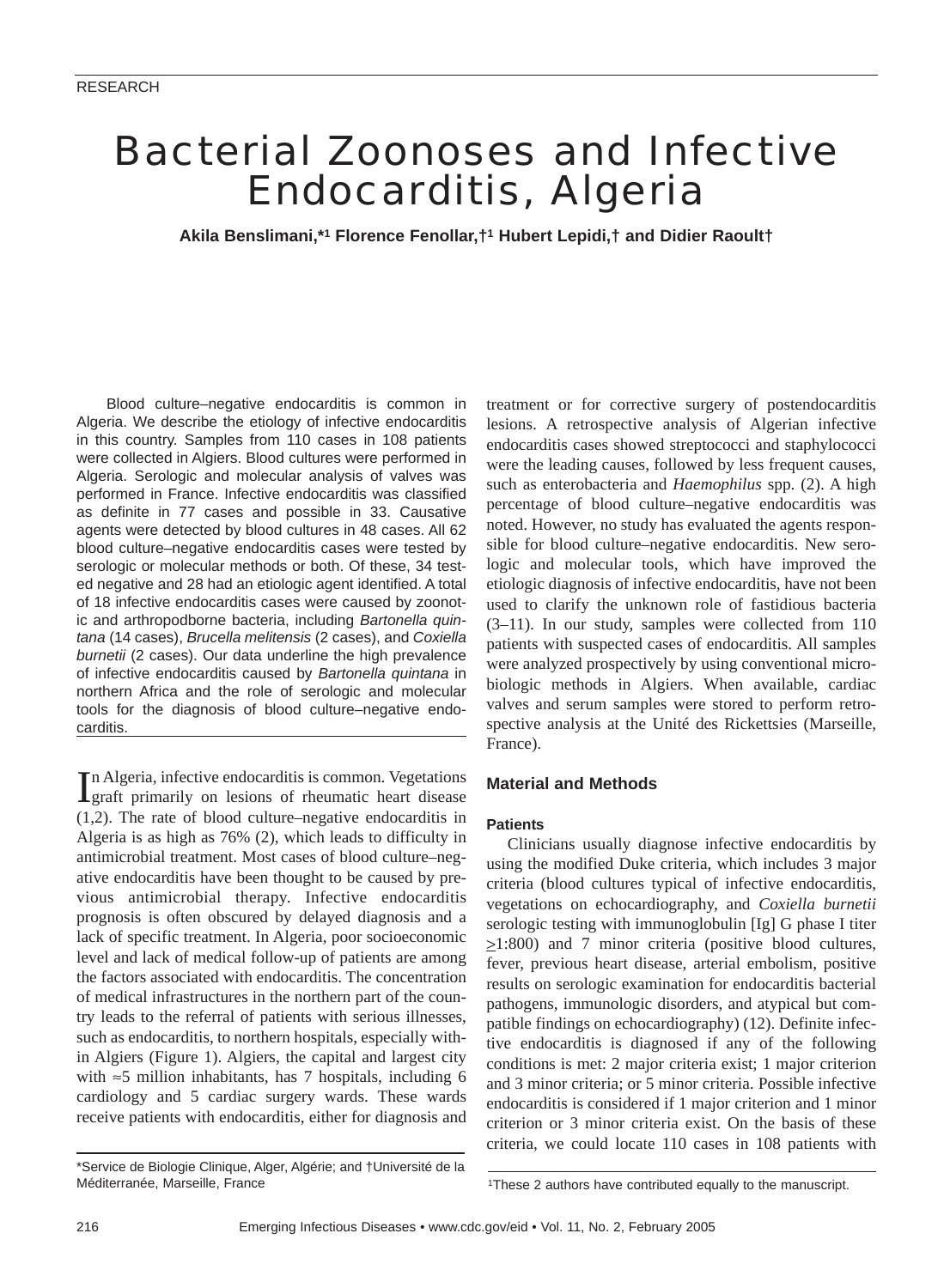

Figure 1. Map of Algeria. Courtesy of Wikipedia Encyclopedia (http://en.wikipedia.org/wiki).

definite or possible infective endocarditis in 5 cardiology wards and 2 cardiac surgery wards in Algiers during a 42 month period (June 2000–December 2003). For each patient, an information sheet with epidemiologic, clinical, echocardiographic, and biologic data was filled out. A minimum of 3 blood cultures were sampled per patient. Thirtyeight cardiac valve specimens from 38 (35.4%) patients were sampled and stored at –80°C. Thirty-seven cardiac valve specimens from another 30 (27.3%) patients were formalin-fixed for pathologic testing. Sixty-one serum samples from 61 (55.5%) patients were available.

#### **Blood Cultures**

Either Castaneda Aer/Anaer (Bio-Rad, Marnes-La-Coquette, France) or broth for blood culture (Institut Pasteur d'Algérie, Algiers*,* Algeria) were used as bloodculture medium and were incubated at 37°C. If signs of culture appeared, a blood sample was taken from the culture bottle and Gram staining on Columbia blood agar (BioMérieux, Marcy L'Etoile, France) and chocolate agar (BioMérieux) was performed. Agar plates were incubated in 5%  $CO<sub>2</sub>$  at 37 $^{\circ}$ C. In the event of culture, the microorganism was identified by API identification tests (BioMérieux). At day 15 of incubation, if cultures remained negative, an enrichment of each bottle was processed on Todd-Hewitt broth (Institut Pasteur d'Algérie) supplemented with 0.01% L-cysteine (Sigma-Aldrich, Lausanne, Switzerland) and 0.001% hypochloride

pyridoxal (Sigma-Aldrich). In cases of broth turbidity, microscopic examinations were performed as described above. If culture was positive, the strain was identified.

## **Valve Analysis**

#### **Axenic Culture**

Thirty-eight excised cardiac valves were examined. If macroscopic lesions of infective endocarditis were detected, we attempted to divide the valve into 3 parts to be used for bacteriologic analysis, storage at –80°C, and histologic analysis. Portions of valve tissue were ground with a mortar and pestle and cultured on Columbia blood agar and chocolate agar supplemented with Polyvitaminic Supplement (Bio-Rad) at  $35^{\circ}$ C for 15 days in 5% CO<sub>2</sub>. We performed direct Gram staining and identified colonies as described above.

## **Cell Culture**

Cell cultures were performed in France. Specimens from 12 cardiac valves positive on polymerase chain reaction (PCR) for *Bartonella quintana* or *Brucella melitensis* were spread onto cells grown within a shell vial as previously described (13,14). After 3 weeks of incubation at 37°C, the bacteria were detected by using Gimenez staining, a direct immunofluorescence test incorporating polyclonal antibodies directed against *Bartonella*, and by PCR targeting the 16S rRNA sequence.

## **Molecular Biology**

For the 38 cardiac samples stored at –80°C, molecular analysis was performed in France. After 18 hours of proteinase K digestion at 55°C, DNA was extracted from tissue by using the MagNA Pure LC instrument (Roche Molecular Biochemicals, Manheim, Germany) and MagNA Pure LC DNA Isolation Kit III (Roche Molecular Biochemicals), as described by the manufacturer. A PCRpositive valve sample taken from a patient with *Staphylococcus aureus* endocarditis was used as a positive control. A mixture of all reagents used for DNA extraction and DNA extracted from normal heart tissue were processed as negative controls. One negative control was included for every 5 samples tested. PCR amplification and sequencing were performed, as previously described (15), by using primers in Table 1. PCR targeting the 16S rRNA sequence was systematically performed. When a negative result occurred, additional PCR was performed targeting the 18S and 28S rRNA internal transcribed spacer to search for fungal infections. All positive PCR products were sequenced. The sequences were compared to those available in GenBank. Positive PCR results were considered as certain, when congruence existed between the results obtained with PCR and those obtained with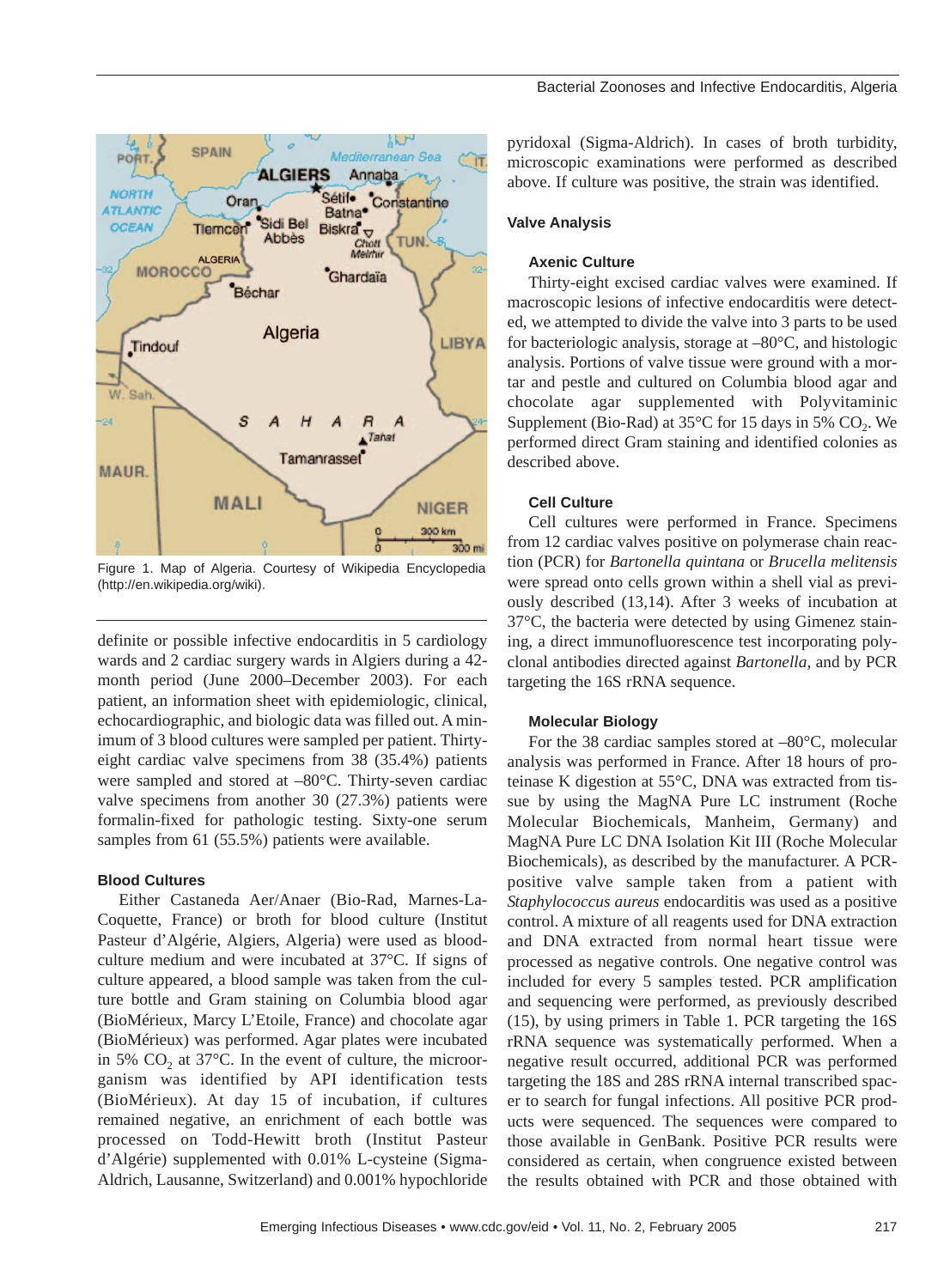| sequencing, primers targeting a second gene for confirmation of positive 16S rRNA PCR results and primers used for fungal PCR |                   |                                      |                                  |  |  |  |  |
|-------------------------------------------------------------------------------------------------------------------------------|-------------------|--------------------------------------|----------------------------------|--|--|--|--|
| Microorganisms                                                                                                                | Gene              | Forward primer                       | Reverse primer                   |  |  |  |  |
| Eubacteria                                                                                                                    | 16S rRNA          | 536f 5' CAGCAGCCGCGGTAATAC           | RP2 5' ACGGCTACCTTGTTACGACTT     |  |  |  |  |
| Staphylococcus spp.                                                                                                           | RpoB              | StphF 5' AAACCIATACGCAATTGGTT        | StphR 5' GTTTCATGACTTGGGACGG     |  |  |  |  |
| Streptococcus spp.                                                                                                            | RpoB              | StrpF 5' AARYTIGGMCCTGAAGAAAT        | StrpR 5' TGIARTTTRTCATCAACCATGTG |  |  |  |  |
| Enterococcus spp.                                                                                                             | RpoB              | StrpF 5' AARYTIGGMCCTGAAGAAAT        | StrpR 5' TGIARTTTRTCATCAACCATGTG |  |  |  |  |
| Streptococcus spp.                                                                                                            | SOD               | d1 5' CCITAYICITAYGAYGCIYTIGARCC     | d2.5' ARRTARTAIGCRTGYTCCCAIACRTC |  |  |  |  |
| Enterobacteriaceae                                                                                                            | RpoB              | CM7 5' AACCAGTTCCGCGTTGGCCTGG        | CM31b 5' CCTGAACAACACGCTCGGA     |  |  |  |  |
| Mycoplasma hominis                                                                                                            | FtsY              | MH1F 5' GTGTTGTATCGACAACAG           | MH1R 5' GTGTTGTATCGACAA          |  |  |  |  |
| Coxiella burnetii                                                                                                             | IS <sub>111</sub> | Trans3 5' CAACTGTGTGGAATTGATGA       | Trans5 5' TTTACATGACGCAATAGCGC   |  |  |  |  |
| Bartonella spp.                                                                                                               | <b>ITS</b>        | ITSF1 5' GCGACTGGGGTGAAGTGG          | ITSR1 5' AGGCTTGGGATCATCATC      |  |  |  |  |
| Bacillus spp.                                                                                                                 | RpoB              | <b>Bc55F 5' TCTCGTATGGAACGTGTTGT</b> | Bc260R 5' TGAACGTCACGYACTTCAAA   |  |  |  |  |
| Corynebacterium spp.                                                                                                          | RpoB              | C2700F 5' GWATGAACATYGGBCAGGT        | C3130R 5' TCCATYTCRCCRAARCGCT    |  |  |  |  |
| Fungi                                                                                                                         | 18S-28S ITS       | FCU 5' TCCGTAGGTGAACCTGCGG           | RCU 5' GCTGCGTTCTTCATCGATGC      |  |  |  |  |

Table 1. Primers used for broad-range 16S rRNA polymerase chain reaction (PCR) and, according to species identified by

other analyses. With a positive result interpreted as a possible case, we performed additional PCR, targeting a second gene with genus-specific primers (Table 1). When the PCR was positive and the sequence gave the same result, the case was reclassified as certain. When the second PCR was negative, we performed a PCR targeting a third gene. When both PCRs targeting the second and the third gene were negative, the result was classified as negative.

#### **Histologic and Immunohistologic Analysis**

Thirty-seven valve samples underwent fixation by formalin and were paraffin-embedded. Valve specimens were cut to 3-µm thickness serial sections. Hematoxylin-eosinsaffron, periodic acid-Schiff, Giemsa, Brown-Hopps/Brown-Brenn Gram, Grocott-Gomori methenamine silver, and Warthin-Starry stains were used (16). On the basis of the histologic findings, valve specimens were divided into 3 groups: A, B, and C. Group A samples showed histologic features of infective endocarditis consisting of vegetations or polymorphonuclear leukocyte– rich valvular inflammation. Group B specimens showed valvular inflammation composed of mainly inflammatory mononuclear cells, macrophages, and lymphocytes without vegetations and microorganisms. Group C samples were devoid of inflammation, vegetations, or microorganisms. When *Bartonella* endocarditis was suspected, immunohistochemical analysis was performed on valve sections with an anti-*Bartonella* rabbit polyclonal antibody as previously described (17).

## **Serum Sample Analysis**

## **Serologic Testing**

*Brucella* serologic analysis was performed by Rose-Bengale agglutination (Bio-Rad, Marnes-La-Coquette, France) for 61 serum samples from 61 patients in Algiers, and the samples were stored at  $-20^{\circ}$ C for further study. The confirmation was observed by Wright Serology (Bio-Rad). In the case of endocarditis, specific antibody titers exceeded 1:800. *Bartonella* and *C. burnetii* serologic testing was performed in France on all 61 samples. For *Bartonella* serologic testing, *B. quintana* and *B. henselae* were used as antigens in a microimmunofluorescence (MIF) assay performed as previously described (18). A patient was considered to have *Bartonella* endocarditis when IgG titers  $\geq$ 1:800 were observed (18). The species identification was performed with Western blot performed before and after serum cross-adsorption as previously described (19). For *C. burnetii* serologic testing, immunoglobulin (Ig) G, IgM, and IgA antibody titers were estimated by using an MIF test as previously described (20). A diagnosis of chronic endocarditis was made when a patient had an IgG phase I titer  $\geq$ 1:800 (20). A Light Cycler nested PCR was performed on positive serum samples for *Bartonella* and *C*. *burnetii* as previously described (21,22).

## **Results**

## **Patient Characteristics**

Our prospective study led to identification of 110 cases from 108 patients. The 110 episodes were classified as 77 (70%) definite infective endocarditis and 33 (30%) possible infective endocarditis (12). A second episode of infective endocarditis developed in 2 patients during our survey. The patients included 64 men and 40 women with a mean age of 35.3 years (range 17–72 years). The series included 4 children, 2 boys (6 and 8 years of age) and 2 girls (9 and 14 years of age). Among the patients, 34 came from rural areas, 61 lived in urban areas, 1 was in prison, and no information could be obtained for 12. Among 96 patients whose living conditions were known, 59 (61.5%) lived in poor and crowded families of at least 10 persons. Among the 110 cases, 87 (79%) episodes were diagnosed on native valve and 23 (21%) on prosthetic valve. The mitral valve was affected in 31 (28.2%) cases, the aortic in 29 (26.3%), and both in 41 (37.2%). The tricuspid valve was affected in 3 (2.7%) patients, and 4 (3.6%) had aortic, mitral, and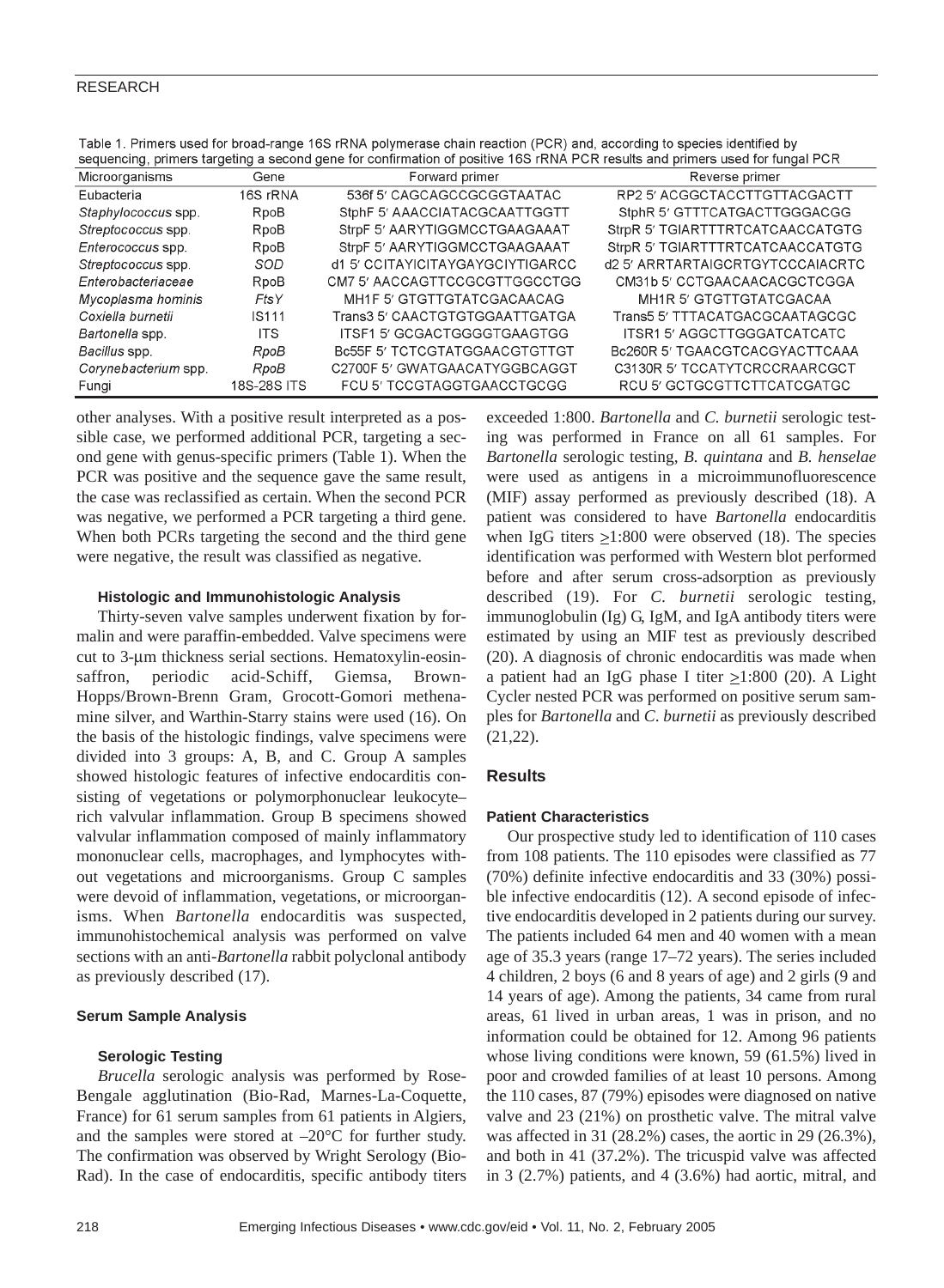tricuspid involvement. We reported 1 case with mitral and pulmonary valves affected, with the persistence of an arterial canal, and 1 patient on a pacemaker.

## **Blood Cultures**

Blood cultures identified 48 microorganisms (Table 2). Of the 22 *Streptococcus* spp. cultures, 5 *Streptococcus mitis*, 6 *Streptococcus* sp., 3 *S. agalactiae*, 3 *Granulicatella adiacens*, 2 α-*Streptococcus*, 1 *S. oralis*, 1 *S*. *intermedius*, and 1 *Gemella morbillorum* were identified. Seven *Staphylococcus aureus* and 5 coagulase-negative *Staphylococcus* were observed. One *Haemophilus influenzae*, 1 *H. aphrophilus*, 1 *Haemophilus* sp., 1 *Kingella kingae*, and 1 *Actinobacillus actinomycetemcomitans* were identified among the HACEK group (*Haemophilus*, *Actinobacillus*, *Cardiobacterium*, *Eikenella*, *Kingella.*). One *Brucella melitensis*, a zoonotic agent, was isolated.

#### **Serum Analysis**

Using serologic testing, infective endocarditis could be diagnosed in 11 (18%) of 61 serum samples. A positive *Brucella* serologic result with titers of 1:3,200 was observed for 2 patients (1 sample was also culture positive). Two other patients had a typical profile of Q fever endocarditis (Phase I: IgG 1:3,200; IgM 1:25; IgA 1:1,600/Phase II: IgG 1:6,400; IgM 1:25; IgA 1:1,600 for 1 patient and Phase I: IgG 1:6,400; IgM 1:800; IgA 1:50/Phase II: IgG 1:12,800; IgM 1:800; IgA 1:100 for the other patient). Among these 2 patients, *C. burnetii* Light Cycler nested-PCR performed on serum samples was

positive for the sample from 1 patient. A positive *Bartonella* serologic result, with IgG  $\geq$ 1:800, was observed for 7 patients (Table 3). The Western-blot analysis of the 7 serum samples allowed the specific diagnosis of *B. quintana* (Figure 2). Of these 7 patients, *B. quintana* Light Cycler nested-PCR performed on serum samples was positive for 5 patients (Table 3).

## **Cardiac Valve Analysis**

Axenic culture of cardiac valves was positive for 9 samples. The growth of 2 coagulase-negative *Staphylococcus*, 2 *Streptococcus* sp., 1 *Staphylococcus aureus*, 1 *Streptococcus mitis*, 1 *S. intermedius*, 1 *Corynebacterium* sp., and 1 *Candida kruzei* was observed. Another sample was polymicrobial. Cell culture allowed the growth of *B. quintana*, an arthropodborne disease agent, from 3 valve samples (Tables 2 and 3). The numbers of valve specimens classified into groups A, B, and C were 21, 5, and 11, respectively. With the exception of *Bartonella* endocarditis, the samples with histologic features of infective endocarditis had vegetations in most cases, moderate fibrosis, calcifications in some cases, and numerous inflammatory infiltrates composed predominantly of polymorphonuclear leukocytes and abundant neovascularization. By using special stains, microorganisms were visualized in 16 samples from group A, grampositive cocci and gram-negative bacilli in 8 cases each. In samples from group B, the inflammatory infiltrates were rare and focal and consisted mainly of macrophages and lymphocytes with discrete neovascularization. The specimens from group C showed noninflammatory

| Table 2. Distribution of 110 infective endocarditis cases* diagnosed in Algeria using blood culture, cardiac valve culture, serologic |                                                                       |                                             |                    |                |                  |       |  |  |
|---------------------------------------------------------------------------------------------------------------------------------------|-----------------------------------------------------------------------|---------------------------------------------|--------------------|----------------|------------------|-------|--|--|
| testing, cardiac valve polymerase chain reaction (PCR), and PCR on serum samples                                                      |                                                                       |                                             |                    |                |                  |       |  |  |
|                                                                                                                                       | Positive samples/tested samples                                       |                                             |                    |                |                  |       |  |  |
|                                                                                                                                       | <b>Blood culture</b>                                                  | Cardiac valve<br>Serologic<br>Cardiac valve |                    |                | PCR on serum     |       |  |  |
| Identified microorganisms                                                                                                             | $(N = 110)$                                                           | culture $(N = 38)$                          | testing $(N = 61)$ | $PCR (N = 38)$ | sample $(N = 9)$ | Total |  |  |
| Streptococcus spp. and related                                                                                                        | 0/22                                                                  | 0/4                                         | <b>NP</b>          | 7/0            | NP+              | 24/0  |  |  |
| genera                                                                                                                                |                                                                       |                                             |                    |                |                  |       |  |  |
| Bartonella quintana                                                                                                                   | 0/1±                                                                  | 0/3                                         | 5/2                | 10/0           | 3/2              | 12/2  |  |  |
| Staphylococcus spp.                                                                                                                   | 2/10                                                                  | 0/3                                         | <b>NP</b>          | 2/1            | <b>NP</b>        | 11/3  |  |  |
| <b>HACEKS</b>                                                                                                                         | 0/4                                                                   | 0/0                                         | <b>NP</b>          | 1/1            | NP               | 5/1   |  |  |
| Enterococcus spp.                                                                                                                     | 1/1                                                                   | 0/0                                         | <b>NP</b>          | 1/0            | NP               | 2/1   |  |  |
| Brucella melitensis                                                                                                                   | O/1                                                                   | 0/0                                         | 2/0                | 2/0            | NP               | 2/0   |  |  |
| Coxiella burnetii                                                                                                                     | 0/0                                                                   | 0/0                                         | 2/0                | 0/0            | 1/NP             | 2/0   |  |  |
| Corvnebacterium spp.                                                                                                                  | 0/2                                                                   | 0/1                                         | <b>NP</b>          | 1/0            | <b>NP</b>        | 2/0   |  |  |
| Mycoplasma hominis                                                                                                                    | 0/0                                                                   | 0/0                                         | <b>NP</b>          | 1/0            | NP.              | 1/0   |  |  |
| Enterobacteria spp.                                                                                                                   | 1/1                                                                   | 0/0                                         | <b>NP</b>          | 0/0            | NP               | 1/1   |  |  |
| Alcaligenes faecalis                                                                                                                  | O/1                                                                   | 0/0                                         | <b>NP</b>          | 0/0            | NP               | 1/0   |  |  |
| Pseudomonas aeruginosa                                                                                                                | 0/1                                                                   | 0/0                                         | NΡ                 | 0/0            | NΡ               | 1/0   |  |  |
| <b>Bacillus cereus</b>                                                                                                                | 0/0                                                                   | 0/0                                         | NΡ                 | 1/0            | NΡ               | 1/0   |  |  |
| Candida spp.                                                                                                                          | 0/0                                                                   | O/1                                         | <b>NP</b>          | 1/0            | NP               | 1/0   |  |  |
|                                                                                                                                       | Negative samples for definite infective endocarditis/negative samples |                                             |                    |                |                  |       |  |  |
|                                                                                                                                       |                                                                       | for possible infective endocarditis         |                    |                |                  |       |  |  |
| No etiology                                                                                                                           | 10/25                                                                 | 2/7                                         | 8/20               | 2/7            | NP/NP            |       |  |  |

\*77 definite and 33 possible.

†NP, not performed.

‡If we consider that Bartonella quintana was misidentified as Haemophilus influenzae.

§HACEK, Haemophilus, Actinobacillus, Cardiobacterium, Eikenella, Kingella.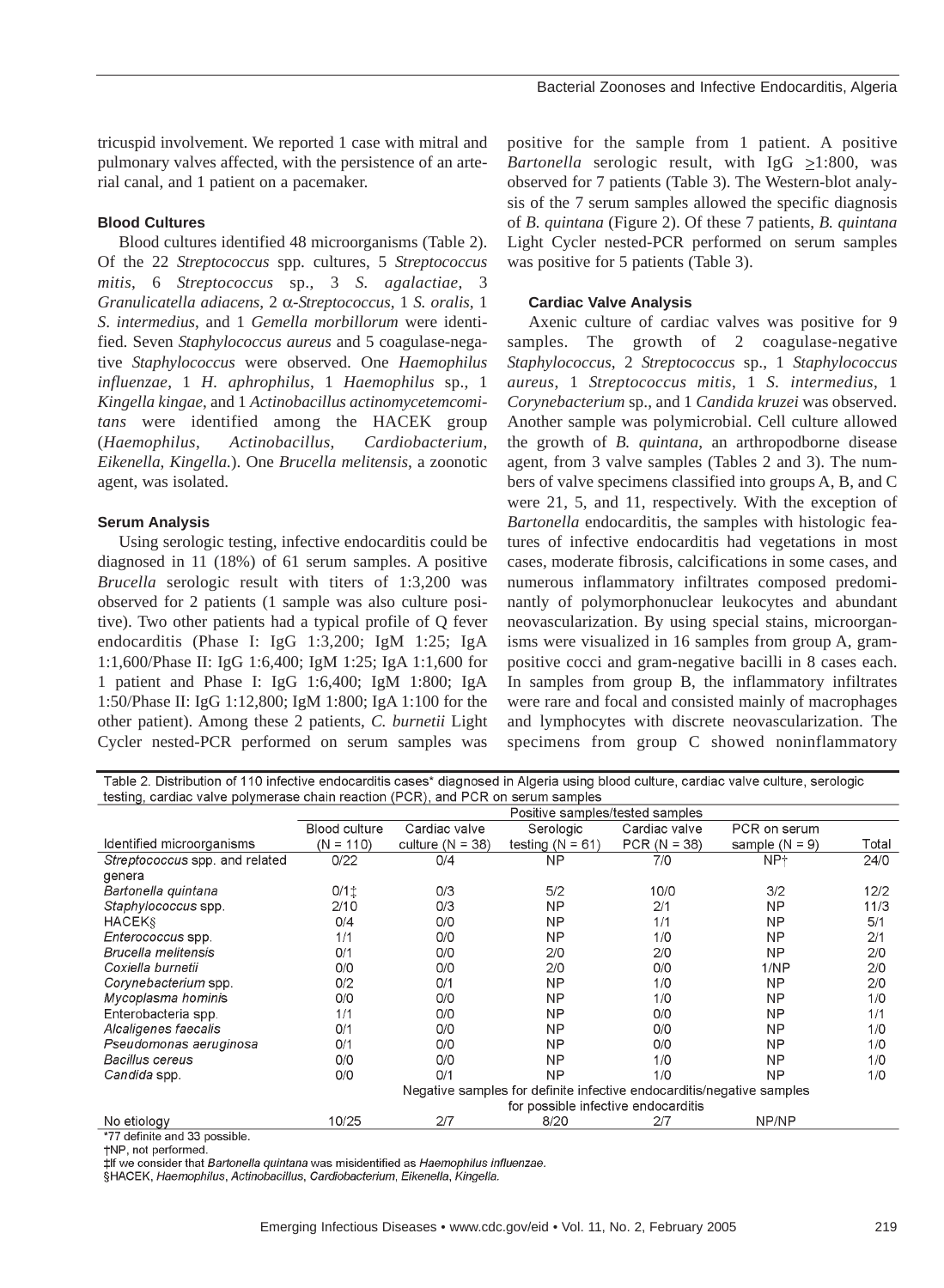|                                                                                                                  |                   |                  |                          | Bartonella |                          | Cardiac                  |             |            |
|------------------------------------------------------------------------------------------------------------------|-------------------|------------------|--------------------------|------------|--------------------------|--------------------------|-------------|------------|
|                                                                                                                  |                   | Involved cardiac | Blood                    | serologic  | PCR on serum             | valve                    | Cardiac     | Histologic |
| Patient                                                                                                          | Living conditions | valves           | culture                  | testing    | sample                   | culture                  | valve PCR   | analysis   |
|                                                                                                                  | Poor rural area   | Aortic           |                          | 1:800      | B. quintana              | B. quintana              | B. quintana | NP         |
| $\overline{2}$                                                                                                   | Poor rural area   | Mitral           |                          | 1:1,600    |                          |                          | B. quintana | $WS+/IC+$  |
| 3                                                                                                                | Poor urban area   | Mitral           |                          | 1:800      | B. quintana              | NP                       | NΡ          | $WS+/IC+$  |
| 4                                                                                                                | Poor rural area   | Aortic           |                          | NP         | NΡ                       | -                        | B. quintana | NΡ         |
| 5                                                                                                                | Poor urban area   | Tricuspid        | $+ +$                    | 1:1.600    | B. quintana              | <b>NP</b>                | NΡ          | NP         |
| 6                                                                                                                | Poor rural area   | Aortic + mitral  |                          | <b>NP</b>  | NP                       | $\overline{\phantom{0}}$ | B. quintana | $WS+/IC+$  |
|                                                                                                                  | Unknown           | Aortic + mitral  |                          | <b>NP</b>  | NΡ                       | -                        | B. quintana | $WS+/IC+$  |
| 8                                                                                                                | Poor urban area   | Aortic           |                          | 1:800      | B. quintana              |                          | B. quintana | $WS+/IC+$  |
| 9                                                                                                                | Good urban area   | Aortic           | -                        | NΡ         | NΡ                       | B. quintana              | B. quintana | $WS+/IC+$  |
| 10                                                                                                               | Good rural area   | Aortic + mitral  |                          | <b>NP</b>  | <b>NP</b>                | B. quintana              | B. quintana | $WS+/IC+$  |
| 11                                                                                                               | Poor urban area   | Mitral           | $\overline{\phantom{0}}$ | 1:3,200    | $\overline{\phantom{0}}$ | NP                       | NΡ          | <b>NP</b>  |
| 12                                                                                                               | Poor rural area   | Aortic           |                          | 1:3.200    | B. quintana              | NP                       | NΡ          | <b>NP</b>  |
| 13                                                                                                               | Poor rural area   | Aortic           |                          | <b>NP</b>  | NΡ                       | $\overline{\phantom{0}}$ | B. quintana | ΝP         |
| 14                                                                                                               | Poor rural area   | Aortic           |                          | <b>NP</b>  | NΡ                       |                          | B. quintana | ΝP         |
| *NP, not performed; WS+, Warthin-Starry positive; IC+, immunochemistry positive; PCR, polymerase chain reaction. |                   |                  |                          |            |                          |                          |             |            |
| the we consider that B, quintana was misidentified as Haemophilus influenzae.                                    |                   |                  |                          |            |                          |                          |             |            |

Table 3. Living conditions, involved cardiac valves, and diagnostic tools for Bartonella quintana endocarditis cases in 14 patients\*

degenerative damage with extensive fibrosis and often calcifications. The histologic features of *Bartonella* endocarditis were different from the other infective endocarditis. Samples from 7 cases with *Bartonella* endocarditis were examined. The valve tissues showed degenerative damage with extensive fibrosis. The valve tissues were poorly inflamed with rare mononuclear inflammatory cell infiltrates composed of lymphocytes and macrophages and discrete neovascularization. Vegetations, present in all samples, were small in size. In all cases, the Warthin-Starry stain detected *Bartonella*, mainly in vegetations as small bacillary organisms (Figure 3).

The 16S rRNA PCR was positive for 29 cardiac valves (Tables 2 and 4). *B. quintana* was detected on 10 specimens (Table 3). Among the *Streptococcus* spp. and related genera, 3 *Streptococcus* sp., 1 *S. mitis*, 1 *S. mutans*, 1 *S. gordonii*, 1 *S. pneumoniae*, and 1 *Granulicatella adiacens* were detected. Two *Staphylococcus aureus* and 1 coagulase-negative *Staphylococcus* were identified. Among the 2 bacteria from the HACEK group, 1 *H. paraphrophilus* and 1 *Cardiobacterium hominis* were identified. PCR performed with a second gene confirmed the previous PCR results with 1 exception. One *Streptococcus* sp. was not retrieved by PCR targeting a second or third gene and was considered as contamination. The PCR targeting the 18S–28S rRNA ITS allowed the detection of 1 *Candida parapsilosis*. Finally, *Bartonella* spp. were also specifically visualized in vegetations by immunohistochemistry in all the cases of *B. quintana* endocarditis (Figure 3).

## **Causative Microorganisms and Discordant Results**

The overall distribution of causative microorganisms and their identification, depending on the diagnostic tools used, are displayed in Table 2. An etiologic agent could not be determined for 10 (13%) of definite cases and 28 (76%) of possible cases. For the 2 patients with recurring infective endocarditis, the cause for the first episode was different than that of the second episode. One patient had endocarditis caused by *Streptococcus oralis*, and 1 year later, endocarditis caused by *K. kingae* developed. For the other patient, no etiologic diagnosis was established for the first episode, during which a valve removal was necessary. Four months after cardiac surgery, the patient had endocarditis



Figure 2. Western blot performed with a serum sample from a patient with an endocarditis caused by *Bartonella quintana*. Molecular masses (in kilodaltons) are given to the left of the panels. A) Untreated serum sample analyzed with *B. quintana* (lane 1), *B. henselae* (lane 2), *B. elizabethae* (lane 3), *B. vinsonii* subsp. *arupensis* (lane 4), and *B. vinsonii* subsp. *berkhoffii* (lane 5) antigens. B) *B. quintana*-adsorbed serum sample analyzed with *B. quintana* (lane 1), *B. henselae* (lane 2), *B. elizabethae* (lane 3), *B. vinsonii* subsp. *arupensis* (lane 4), and *B. vinsonii* subsp. *berkhoffii* (lane 5) antigens. C) *B. henselae*-adsorbed serum analyzed with *B. quintana* (lane 1), *B. henselae* (lane 2), *B. elizabethae* (lane 3), *B. vinsonii* subsp. *arupensis* (lane 4), and *B. vinsonii* subsp. *berkhoffii* (lane 5) antigens.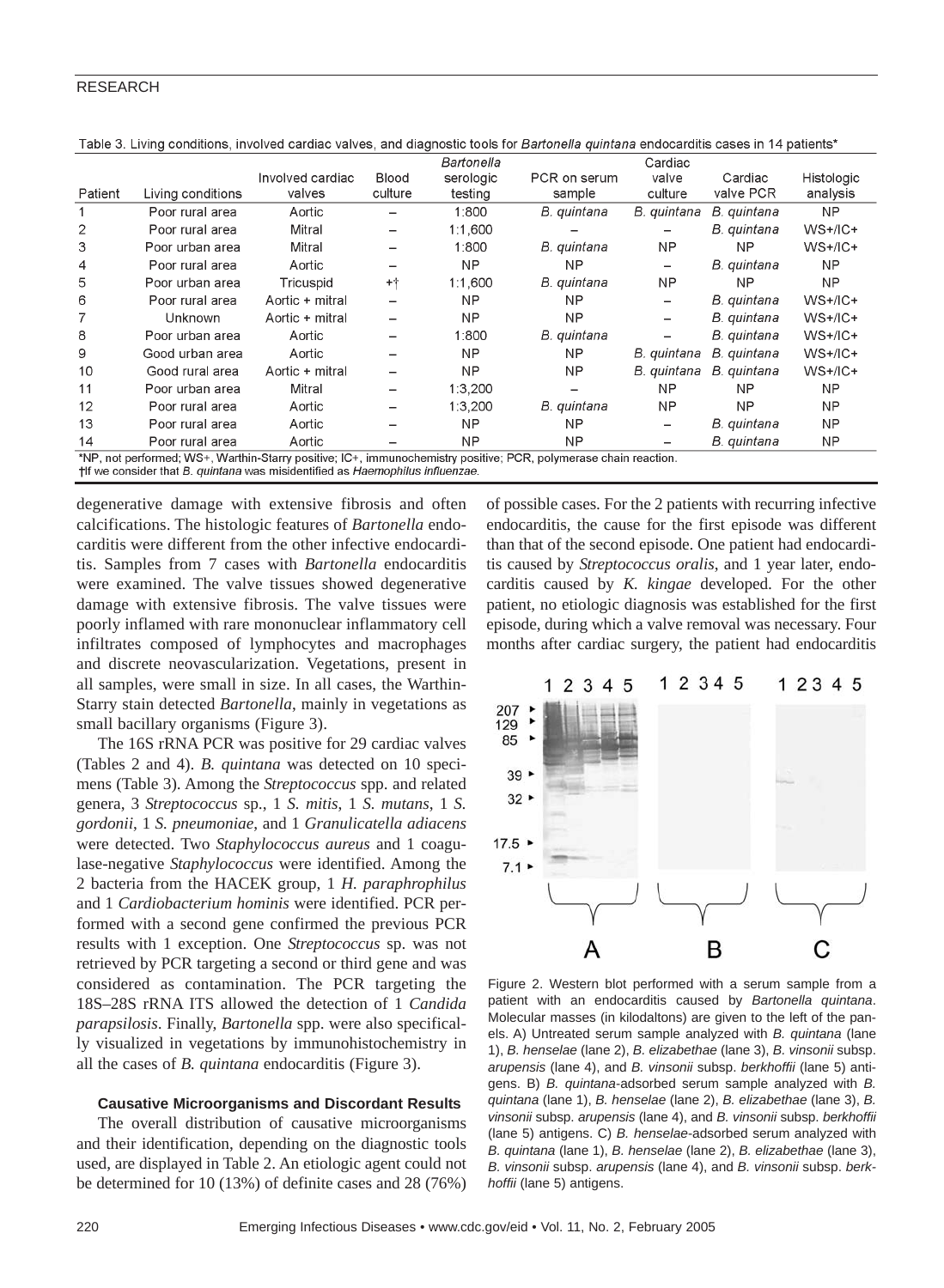

Figure 3. A) Section of an aortic valve from a patient with *Bartonella* endocarditis. Note the extensive fibrosis of the connective valve tissue (arrowhead), the vegetation (\*), and the low inflammatory infiltrate of the valve tissue (hematoxylin-phloxinesaffron, original magnification 100x). B) Resected valve with *Bartonella quintana* infection showing darkly stained bacilli consistent with *Bartonella*. Note the numerous clusters of argyrophilic bacteria present in the valvular vegetation (Warthin-Starry silver, original magnification 1,000x). C) Immunohistochemical detection of *B. quintana* in a resected valve from a patient with *Bartonella* endocarditis. Note the extracellular distribution of the bacterial colonies (\*) in the valvular vegetation (polyclonal antibody and hematoxylin counterstain, original magnification 250x).

caused by *Staphylococcus epidermidis*. Nine discrepant results were also observed and are summarized in Table 4.

## **Discussion**

Endocarditis cases with fastidious agents escape microbiologic diagnosis classically applied in Algerian laboratories. For the first time, we established a profile of the microbiologic etiology of infective endocarditis in Algeria. Our conclusions concerning PCR results were submitted to a rigorous strategy of validation. All of the controls must be correct for validating each assay. The result was considered true if confirmation was obtained by successfully amplifying bacterial DNA when targeting another gene, the PCR result was congruent with the results of other diagnostic tools, or both.

Of the 77 cases of definite infective endocarditis, the cause was found for 67 (87%) cases. The diagnosis was performed on the basis of positive blood cultures for 44 cases. For 20 (26%) cases, no etiologic diagnosis was obtained in Algeria but was performed in France on the basis of cardiac valve PCR, and *Bartonella* and *Coxiella burnetii* serologic testing. These data show improvement in the etiologic diagnosis of endocarditis when molecular or serologic tools are used. The rate of remaining infective endocarditis without cause is comparable to the prevalence in western countries (16). As in other countries, the etiologic distribution is dominated by the bacteria responsible for infective endocarditis, such as *Streptococcus* spp. and related genera, *Staphylococcus* spp., and bacteria from the HACEK group. The difference in comparison to other countries is that blood culture–negative endocarditis is mainly linked to zoonotic and arthropodborne agents.

For the 33 cases of possible infective endocarditis, the number of etiologic diagnoses was fewer than those for definitive infective endocarditis However, in this group, some cases are infective endocarditis and others are not. If we consider a *Bartonella* serologic result  $\geq$ 1:800 as a major criterion (5), the 2 possible cases of *B. quintana* infective endocarditis will be classified as definite. Therefore, *Bartonella* serologic results should be taken into account in future revisions of the Duke criteria. Of the 48 case-patients with positive blood cultures, 19 had additional samples tested through a second analysis (serologic or molecular methods). Of the 19, 11 had negative results, 5 were concordant, and 3 were discordant. Of these 48 cultures, 1 corresponds to brucellosis.

Of the 62 blood culture–negative endocarditis cases, samples from all were tested by serologic or molecular methods. Of these, 34 were negative, and 28 had an etiologic agent identified. Seventeen of those were due to zoonoses or arthropodborne bacterial diseases.

Discrepancies were observed between the results obtained by using the various techniques. Some discrepancies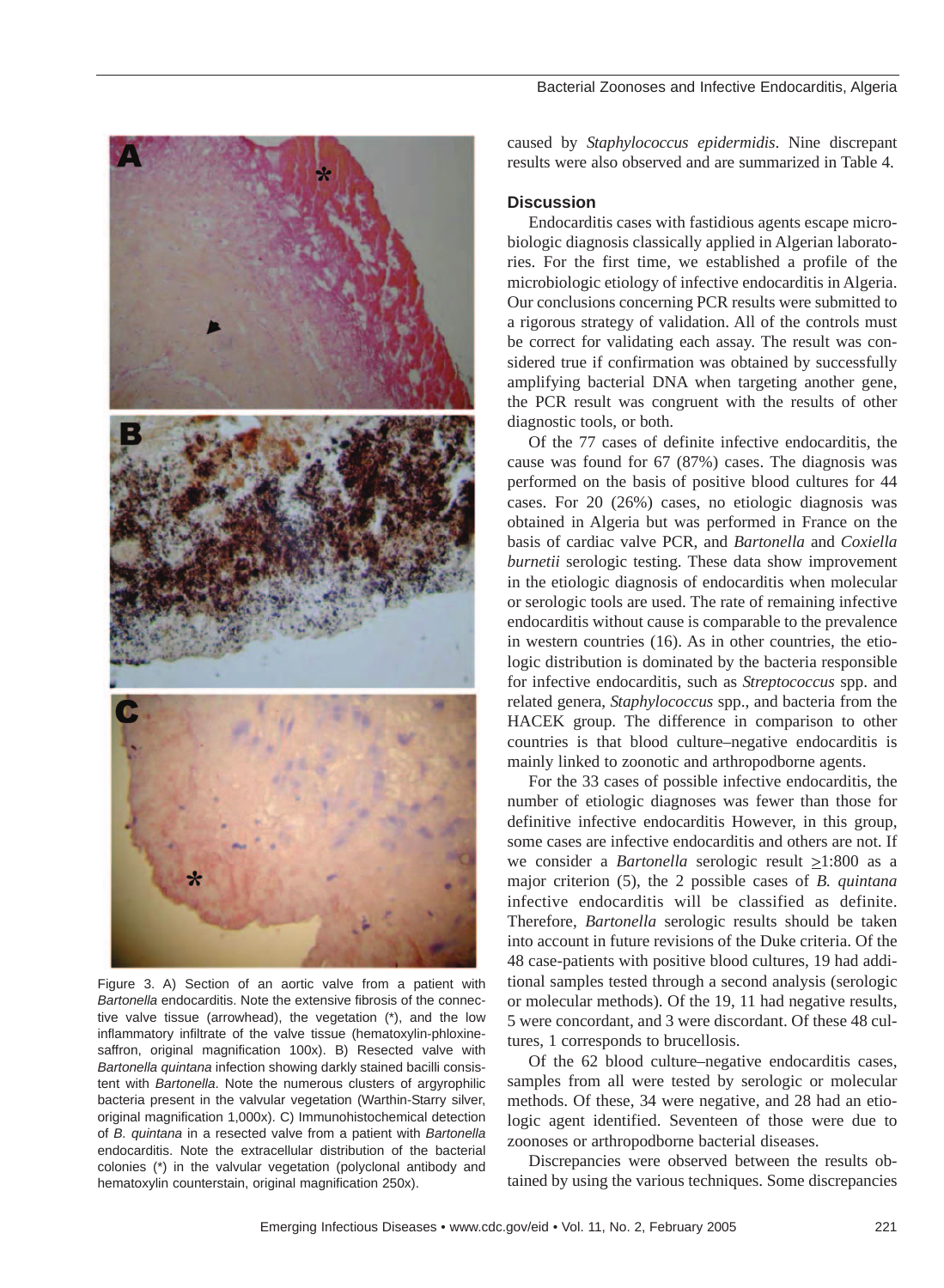|                |                              | Cardiac valve                |                               | PCR targeting                                                     | Histologic | Serologic                                         |                   |
|----------------|------------------------------|------------------------------|-------------------------------|-------------------------------------------------------------------|------------|---------------------------------------------------|-------------------|
| Patient        | <b>Blood culture</b>         | culture                      | 16S rRNA PCR                  | another gene                                                      | analysis   | testing                                           | Conclusions       |
| $1+$           | Negative                     | Candida krusei               | Streptococcus<br>spp.         | RpoB: negative<br>SOD: negative<br>18-28S ITS: C.<br>parapsilosis | NP         | Negative                                          | C. parapsilosis   |
| 2 <sup>†</sup> | Negative                     | Polymicrobial                | Streptococcus<br>mitis        | S. mitis                                                          | A          | Negative                                          | S. mitis          |
| $3+$           | Negative                     | <b>CNS</b>                   | Haemophilus<br>paraphrophilus | NP                                                                | A / BGN    | Negative                                          | H. paraphrophilus |
| 4‡             | Negative                     | <b>CNS</b>                   | Bartonella<br>quintana        | B. quintana                                                       | <b>NP</b>  | <b>NP</b>                                         | B. quintana       |
| 5 <sub>±</sub> | S. mitis                     | Staphylococcus<br>aureus     | Streptococcus<br>gordonii     | S. gordonii                                                       | A/CGP      | Negative                                          | S. gordonii       |
| $6+$           | H. influenzae                | <b>NP</b>                    | NP                            | NP                                                                | <b>NP</b>  | 1:1.600<br>Positive<br>PCR on<br>serum<br>samples | B. quintana       |
| 7†             | Streptococcus<br>intermedius | Streptococcus<br>intermedius | S. mutans                     | S. mutans                                                         | A          | <b>NP</b>                                         | S. mutans         |
| 8‡             | Negative                     | Corynebacterium<br>spp.      | <b>Bacillus cereus</b>        | B. cereus                                                         | A          | Negative                                          | B. cereus         |
| 9‡             | Negative                     | S. mitis                     | Enterococcus<br>gallinarum    | E. gallinarum                                                     | A/CGP      | Negative                                          | E. gallinarum     |

Table 4. Discrepant results between blood culture, cardiac valve culture, cardiac valve PCR, and serologic testing for 9 patients\*

\*PCR, polymerase chain reaction; NP, not performed; CNS, coagulase-negative Staphylococcus; BGN, bacillus gram negative; CGP, cocci gram positive. †The microorganisms detected in valve culture were contaminants. **‡The microorganisms were misidentified** 

resulted from culture contamination with the cutaneous flora. A significant rate of contamination has been already reported, and the low specificity of valve culture that we observed confirms these results (23–25). One discrepancy was caused by identification problems at the species level for *Streptococcus*. This fact has been previously reported (7). Another discrepancy was linked to a *Candida* species misidentification by phenotypic analysis, which was corrected by using molecular tools. The last discordant case corresponded to a patient for whom blood cultures were positive for *H. influenzae*. When serum samples were analyzed, a diagnosis of *B. quintana* endocarditis has been established in the presence of positive *Bartonella* MIF, Western blot, and PCR. We do not know if *B. quintana* was misidentified as *H. influenzae*, which is possible as both are slow-growing, hemin-dependent, small, gram-negative bacteria (26). We believe that as fastidious, small, gramnegative bacteria growing in blood agar, the 2 organisms may be confused.

In Algeria, cases of infective endocarditis caused by zoonotic and arthropodborne disease agents, such as *Coxiella burnetii*, *Brucella melitensis*, and *Bartonella quintana* are frequently observed and correspond to one quarter of the performed diagnoses. *B. quintana* would be one of the most common agents of infective endocarditis in our Algiers series (15.6% of definite infective endocarditis). The prevalence of endocarditis caused by *Bartonella* varies depends on the country. In Canada, *Bartonella* causes 3% of endocarditis cases (27). In Sweden, no *Bartonella* endocarditis was identified in an analysis of 334 infective endocarditis cases (28). In the United Kingdom, *Bartonella* endocarditis accounts for 1.1% of infective endocarditis cases (29). In Germany and in France, *Bartonella* endocarditis accounts for 3% of all infective endocarditis (A. Sander et al. unpub. data) (27). The frequency of *Bartonella* endocarditis is <1% for Sweden and higher in France, Germany, the United Kingdom (3%), and North Africa (15%). Such differences may be linked to differences in living conditions.

Homeless people are at risk for *B. quintana* endocarditis (30,31). Indeed, *B. quintana,* like *Rickettsia prowazekii*, the agent of epidemic typhus, is transmitted by body lice. Those who live in extreme poverty are often the persons who are infested. The recent description of typhus in Algeria confirms that poor socioeconomic conditions still exist in this country (32–34). In our studies, *B. quintana* endocarditis cases occurred in patients living in poor conditions. Although the only known reservoir for *B. quintana* is humans, the bacterium has recently been associated with fleas (35). Moreover, some cases of *B. quintana* infections have been linked to contact with cats and cat fleas in patients who were not homeless and did not have body lice (36).

*Brucella melitensis*, well known in northern Africa, where bucellosis is endemic in certain areas, accounts for 2.6% of all infective endocarditis cases for which an etio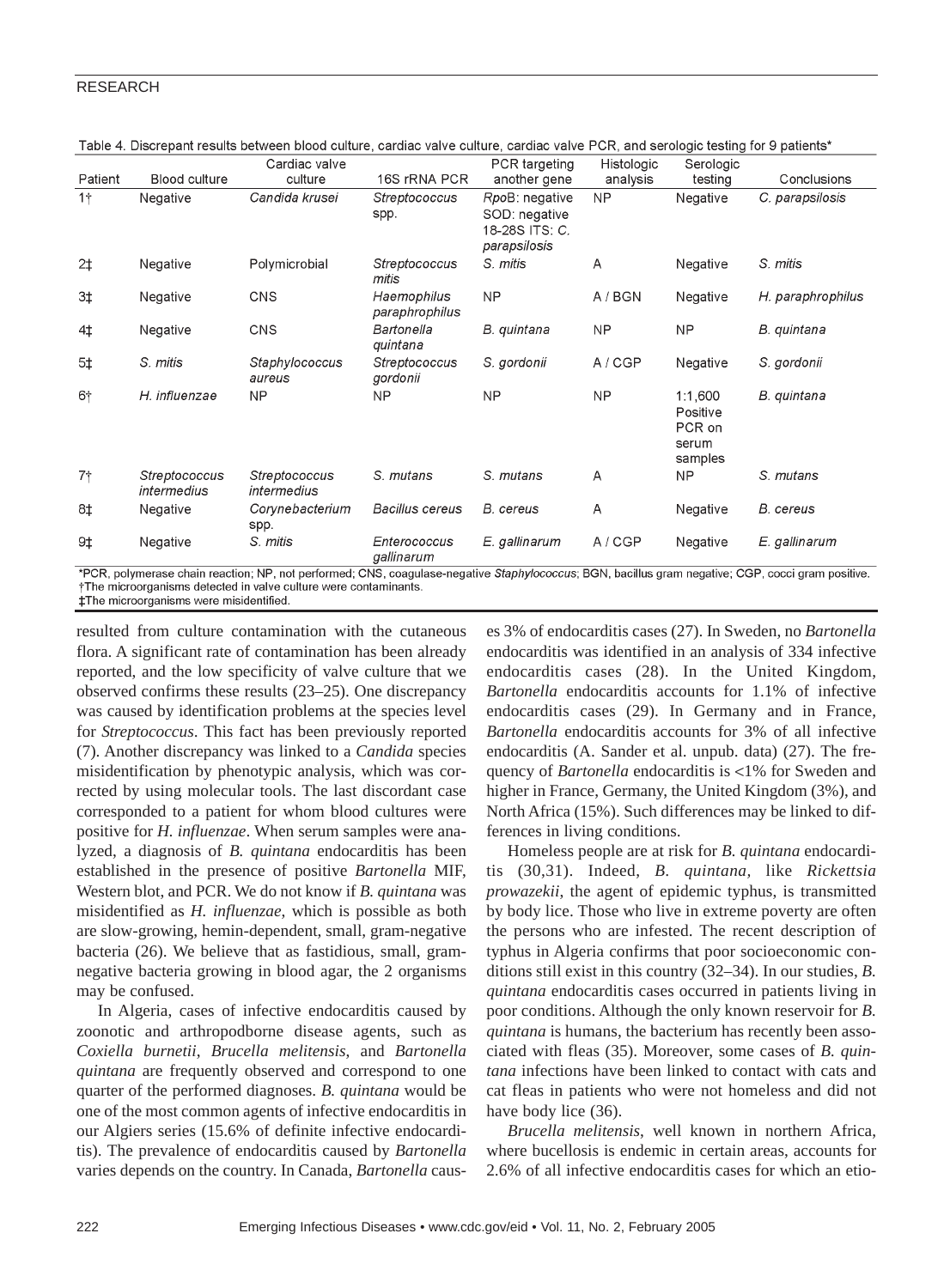logic diagnosis has been performed (37). Be cause *C. burnetii* detection requires specialized tests not normally found in most laboratories, it is not often diagnosed in Algeria (38). Two cases were retrospectively detected.

Importance of infective endocarditis caused by zoonotic and arthropodborne agents in Algeria leads to 2 considerations. First, specific serologic tests need to be used for diagnosis. Indeed, 25% of our etiologic diagnoses correspond to microorganisms for which the diagnosis is usually based on serologic testing. Secondly, the therapeutic impact of *Brucella* and *Coxiella* diagnosis is important because the antimicrobial treatment of endocarditis caused by these agents must include doxycycline. The 2 patients with Q fever endocarditis died during their hospitalization because of inadequate antimicrobial therapy. Finally, the high rate of blood culture–negative endocarditis was not linked to prior antimicrobial therapy but rather to fastidious microorganisms for which serologic testing (as for zoonotic and arthropodborne disease agents) or molecular analysis (as for *Mycoplasma hominis* [39] and *Corynebacterium* spp.) are diagnostic tools.

Our study underlines the need to perform serologic analysis to determine for the etiology of infective endocarditis. *Bartonella* serologic testing is an important tool for diagnosis of blood culture–negative endocarditis and should be taken into account in future revisions of the Duke criteria. This study made it possible to show that zoonotic and arthropodborne disease agents cause one quarter of infective endocarditis in Algeria; *B. quintana* caused 13% of our cases.

#### **Acknowledgments**

We thank Kelly Johnston for reviewing the manuscript.

Dr. Benslimani is a physician working at the E.H.S. Dr Maouche, Algiers, Algeria. Her research interests include the clinical features and diagnosis of endocarditis.

#### **References**

- 1. Moreillon P, Que YA. Infective endocarditis. Lancet. 2004;363:139–49.
- 2. Kezzal K. Importance of blood culture in septicemia, particularly bacterial endocarditis. Arch Inst Pasteur Alger. 1986;55:41–60.
- 3. Bentley S, Maiwald M, Murphy L, Pallen M, Yeats C, Dover L, et al. Sequencing and analysis of the genome of the Whipple's disease bacterium *Tropheryma whipplei*. Lancet. 2003;361:637–44.
- 4. Gauduchon V, Chalabreysse L, Etienne J, Célard M, Benito Y, Lepidi H, et al. Molecular diagnosis of infective endocarditis by PCR amplification and direct sequencing of DNA from valves tissue. J Clin Microbiol. 2003;41:763–6.
- 5. Rolain JM, Lecam C, Raoult D. Simplified serological diagnosis of endocarditis due to *Coxiella burnetii* and *Bartonella*. Clin Diagn Lab Immunol. 2003;10:1147–8.
- 6. Watkin RA, Lang S, Lambert PA, Littler WA, Elliott TSJ. The microbial diagnosis of infective endocarditis. J Infect. 2003;47:1–11.

7. Podglajen I, Bellery F, Poyart C, Coudol P, Buu-Hoï A, Bruneval P, et al. Comparative molecular and microbiologic diagnosis of bacterial endocarditis. Emerg Infect Dis. 2003;9:1543–7.

Bacterial Zoonoses and Infective Endocarditis, Algeria

- 8. Goldenberger D, Kunzli A, Vogt P, Zbinden R, Altwegg M. Molecular diagnosis of bacterial endocarditis by broad-range PCR amplification and direct sequencing. J Clin Microbiol. 1997;35:2733–9.
- 9. Mylonakis E, Calderwood S. Infective endocarditis in adults. N Engl J Med. 2001;345:1318–30.
- 10. Millar BC, Moore JE. Emerging issues in infective endocarditis. Emerg Infect Dis. 2004;10:1110–6.
- 11. Millar BC, Moore JE. Current trends in the molecular diagnosis of infective endocarditis. Eur J Clin Microbiol Infect Dis. 2004;23:353–65.
- 12. Li JS, Sexton DJ, Mick N, Nettles R, Fowler VG Jr, Ryan T, et al. Proposed modifications to the Duke criteria for the diagnosis of infective endocarditis. Clin Infect Dis. 2000;30:633–8.
- 13. Raoult D, Vestris G, Enea M. Isolation of 16 strains of *Coxiella burnetii* from patients by using a sensitive centrifugation cell culture system and establishment of the strains in HEL cells. J Clin Microbiol. 1990;28:2482–4.
- 14. La Scola B, Raoult D. Culture of *Bartonella quintana* and *Bartonella henselae* from human samples: a 5-year experience (1993 to 1998). J Clin Microbiol. 1999;37:1899–905.
- 15. La Scola B, Michel G, Raoult D. Use of amplification and sequencing of the 16S rRNA gene to diagnose *Mycoplasma pneumoniae* osteomyelitis in a patient with hypogammaglobulinemia. Clin Infect Dis. 1997;24:1161–3.
- 16. Lepidi H, Durack DT, Raoult D. Diagnostic methods current best practices and guidelines for histologic evaluation in infective endocarditis. Infect Dis Clin North Am. 2002;16:339–61.
- 17. Lepidi H, Fournier P, Raoult D. Quantitative analysis of valvular lesions during *Bartonella* endocarditis. A case control study. Am J Clin Pathol. 2000;114:880–9.
- 18. Fournier P, Mainardi J, Raoult D. Value of microimmunofluorescence for the diagnosis and follow-up of *Bartonella* endocarditis. Clin Diag Lab Immunol. 2002;9:795–801.
- 19. Houpikian P, Raoult D. Western Immunoblotting for *Bartonella* endocarditis. Clin Diag Lab Immunol. 2003;10:95–102.
- 20. Tissot-Dupont H, Thirion X, Raoult D. Q fever serology: cutoff determination for microimmunofluorescence. Clin Diag Lab Immunol. 1994;1:189–96.
- 21. Zeaiter Z, Fournier P, Greub G, Raoult D. Diagnosis of *Bartonella* endocarditis by a real-time nested-PCR assay using serum. J Clin Microbiol. 2003;41:919–25.
- 22. Fournier P, Raoult D. Comparison of PCR and serology for the diagnosis of acute Q fever. J Clin Microbiol. 2003;41:5094–8.
- 23. Giladi M, Szold O, Elami A, Bruckner D, Johnson BL Jr. Microbiological cultures of heart valves and valve tags are not valuable for patients without infective endocarditis who are undergoing valve replacement. Clin Infect Dis. 1997;24:884–8.
- 24. Chuard C, Antley CM, Reller LB. Clinical utility of cardiac valve Gram stain and culture in patients undergoing native valve replacement. Arch Pathol Lab Med. 1998;122:412–5.
- 25. Campbell WN, Tsai W, Mispireta LA. Evaluation of the practice of routine culturing of native valves during valve replacement surgery. Ann Thorac Surg. 2000;69:548–50.
- 26. Colson P, Lebrun L, Drancourt M, Boue F, Raoult D, Nordmann P. Multiple recurrent bacillary angiomatosis due to *Bartonella quintana* in an HIV-infected patient. Eur J Clin Microbiol Infect Dis. 1996;15:178–80.
- 27. Raoult D, Fournier P, Drancourt M, Marrie T, Etienne J, Cosserat P, et al. Diagnosis of 22 new cases of *Bartonella* endocarditis. Ann Intern Med. 1996;125:646–53.
- 28. Werner M, Fournier PE, Andersson R, Hogevik H, Raoult D. *Bartonella* and *Coxiella* antibodies in 334 prospectively studied